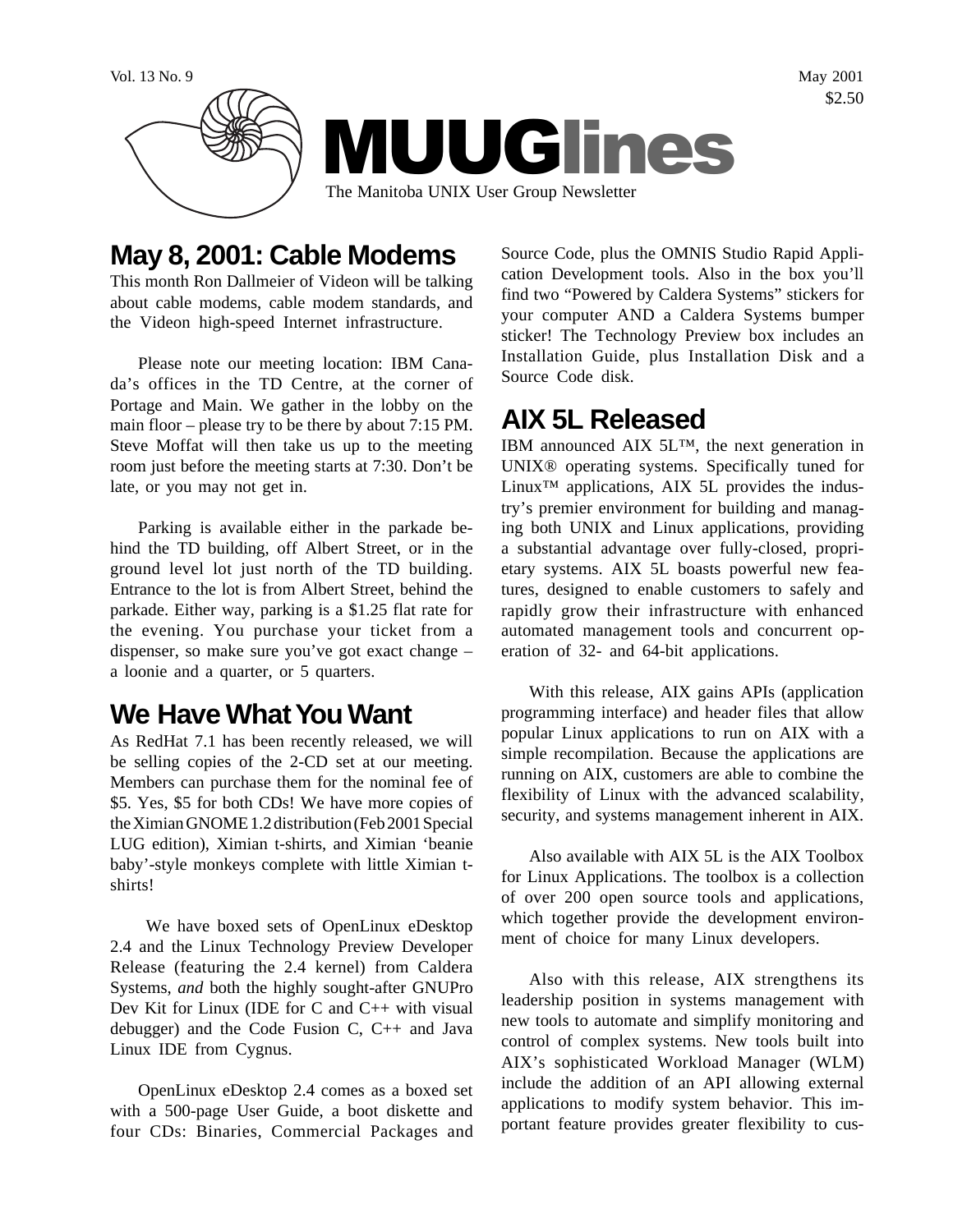tomers in choosing their management environment. New accounting tools in WLM allow administrators to cost-effectively grow their infrastructure by tracking resource usage. Workload Manager is easily accessible via AIX's web-based system manager, which sports an intuitive, easy-touse interface.

Great strides have been made in the area of automated systems management with the addition of Reliable Scalable Cluster Technology (RSCT). Harnessing the robust self-management capabilities available in IBM's powerful SP supercomputer systems, RSCT allows monitoring and control of system resources and events either automatically by the system or by an administrator.

AIX 5L operates on all IBM POWER-based UNIX systems including IBM eServer pSeries systems, such as the eServer p620 and eServer p660.

#### **AIX 5L Feature Summary**

- Linux affinity Allows customers to realize a smooth technology transition between two of the industry's most open, standards-based operating environments, AIX and Linux.
- Increased scalability JFS2 File system enables storage of large files of up to four Petabytes. Java™ 2 Technology edition provides a cooperative interface between AIX and Java for increased application scalability. AIX 5L offers support for systems with up to 32 processors and 256 GB memory.
- e-business performance Virtual IP Addressing helps applications remain available if network connections are lost. IP multipath routing improves network reliability by providing multiple paths to a destination.
- System management Automated system monitoring and new accounting tools allow customers to collect resource usage statistics to manage costs and control resources.
- Security MIT's Kerberos V5 Authentication helps administrators simplify password authentication.
- Multi-platform support In addition to supporting POWER-based systems, AIX's potent 64-bit kernel is designed to fully exploit the speed and processing power of Intel's Itanium architecture.

Planned general availability for AIX 5L Version 5.1 is May 4, 2001. The AIX Toolbox for Linux Applications is available at no cost with AIX on a separate CD or via download over the Web at http://www.ibm.com/servers/aix/products/aixos/ linux/.

#### **Red Hat 7.1 Is Here**

Red Hat, Inc. announced on April 16 the availability of Red Hat Linux 7.1, the latest version of the world's most popular open source server operating environment. Red Hat Linux 7.1 includes the new 2.4 kernel with improved SMP support for superior performance on Intel multi-processor platforms. Red Hat Linux 7.1 also delivers new configuration tools that enable users to effortlessly set up and administer DNS, Web and print servers. This release features Red Hat Network connectivity, including software manager.

"Red Hat Linux is firmly embedded in today's computing infrastructure. The release of Red Hat Linux 7.1 and the first in a series of Red Hat Network subscription services makes it easy for organizations to quickly realize the benefits of open source computing," said Matthew Szulik, CEO of Red Hat, Inc. "The elements of Red Hat Linux 7.1 work together to deliver the most powerful, automated open source operating system for fast-growing enterprise and Internet infrastructure users."

According to IDC Research, Linux is the second fastest growing server operating system (from 1999-2000).

New Features and Benefits of Red Hat Linux 7.1:

- 2.4 Kernel positions Red Hat Linux as an enterprise class operating system. It provides significantly improved multiprocessor support and support for 4GB userland process, eliminates PCI bus limit, makes virtual memory effectively limitless, supports 64 GB of physical RAM, supports greater number of users and groups, includes revised scheduler to handle more processes, carries increased and improved device support, as well as an improved multi-threaded network stack.
- Red Hat Network Software Manager delivers Errata Alerts so users are automatically notified of new Errata and RPM updates that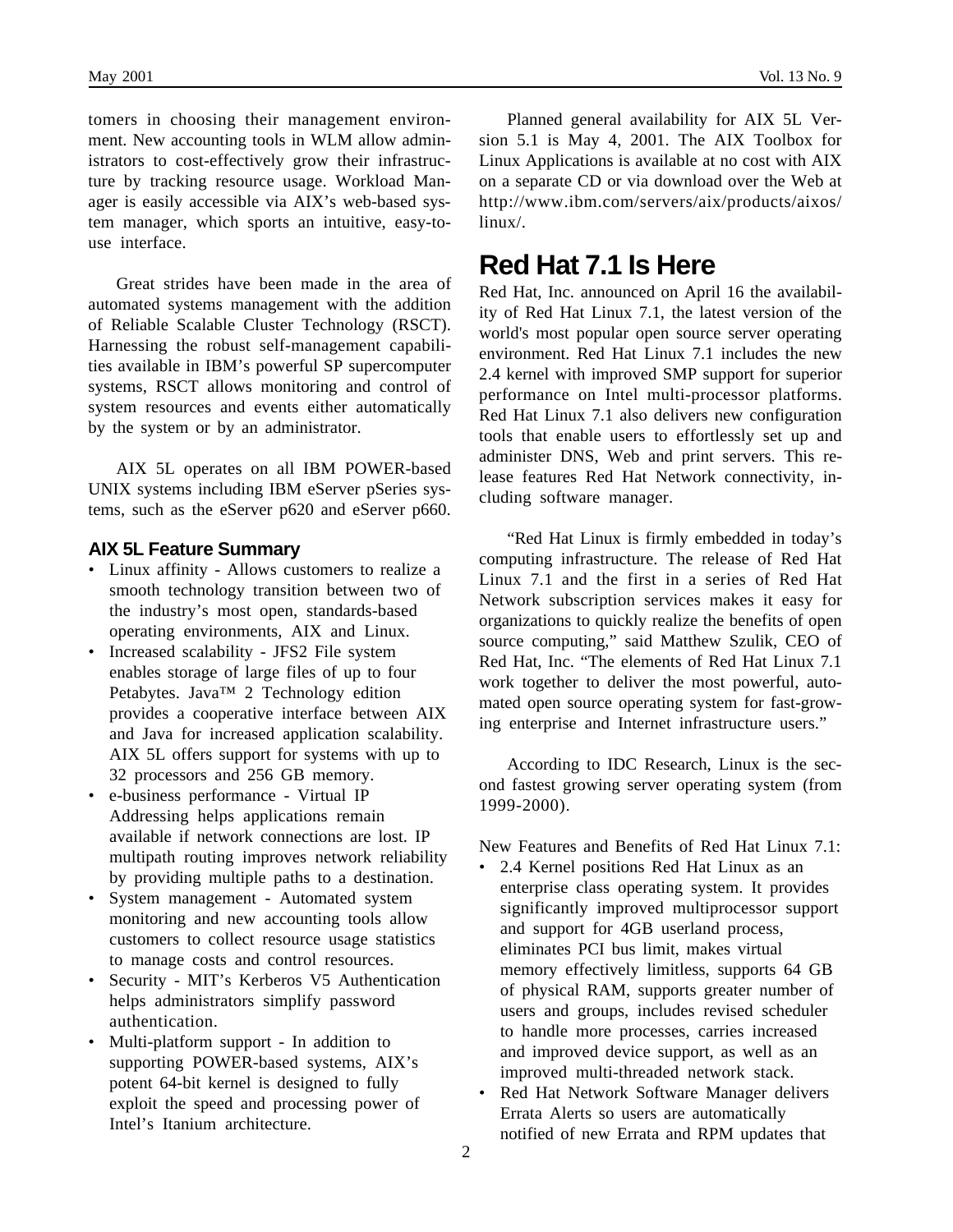provide notification of new RPM packages.

- Heightened Security delivers secure default settings that keep ports closed and Internet utilities inactive until needed. A new firewall screen enables user to turn on or off as many features as desired for totally customized security.
- Configuration tools make system administration easier than ever with BIND (DNS), Apache and Print tool.
- Installer enhancements improve the user experience by providing a graphical Kickstart configuration tool for unattended installation and a new install class for laptop users.
- Increased internationalization supports global user communities with a fully translated GNOME interface in Japanese, Spanish, French, German and Italian.
- Desktop Functionality includes updated GNOME & KDE, popular graphical environments where users can choose their preferred desktop, and Mozilla, a Web browser, email client and news reader that provides a complete open source Web and messaging client.
- XFree86 4.0.3 interface supports 2D and 3D graphics.
- USB support for "hot-pluggable" devices.
- New 200-page Customization Guide.
- TUX world's fastest web server (holds SPECweb99™ benchmark records for 1, 2, 4 and 8 processor machines).

For a complete list of new features, visit: http:/ /www.redhat.com/products/software/linux/ rhl\_new\_features.html

# **Opera 5 Beta 8**

Opera Software has unleashed Opera 5 for Linux, and it is now free, albeit in an advertising-laden mode. If you are longing for a faster, more efficient and simply better Internet experience, without having to pay, Opera 5 is the answer. While it is still a work in progress, it is up to "Beta 8", so it is at least feature-complete.

Opera, long known as the browser for more savvy Internet users now enters the free Linux browser market with the its new sponsor-supported version. The new sponsor-supported version offers users a \$39 value in return for having one single banner ad in the browser interface.

On installation, Opera defaults to the Sponsored mode. However, there is the option of switching to Paid/Registered mode, in which case all adrelated code will be completely uninstalled. The cost to do so remains at \$39.

For a lengthy list (Opera Software calls it a "short list") of new features and improvements, see http://www.opera.com/linux/new.html.

### **IBM Buys Informix**

IBM and Informix® Corporation announced that they have entered into a definitive agreement for IBM to acquire the assets of Informix Software— Informix's database business—in a cash transaction valued at \$1 billion. The acquisition strengthens IBM in the fast-growing distributed database business, a key strategic priority for IBM. IBM's distributed database revenues grew 36% year-toyear in the first quarter of 2001.

Informix Software is a leading provider of database management systems for data warehousing, business intelligence and transaction processing. With an installed base of more than 100,000 customers worldwide, Informix delivers high-performance database systems to customers in retail, financial services, government, healthcare, manufacturing, media and publishing, telecommunications and other businesses. Key Informix customers include Verizon, Deutsche Telekom, Sears and Sabre.

Once the acquisition is completed, IBM will:

- Integrate Informix database business operations and personnel into the existing IBM Software data management division led by General Manager Janet Perna.
- Market and sell Informix's database products worldwide through an integrated IBM and Informix sales force.
- Maintain existing relationships with Informix customers and business partners, including support for and updating of current Informix products.

Informix customers will also benefit from IBM's